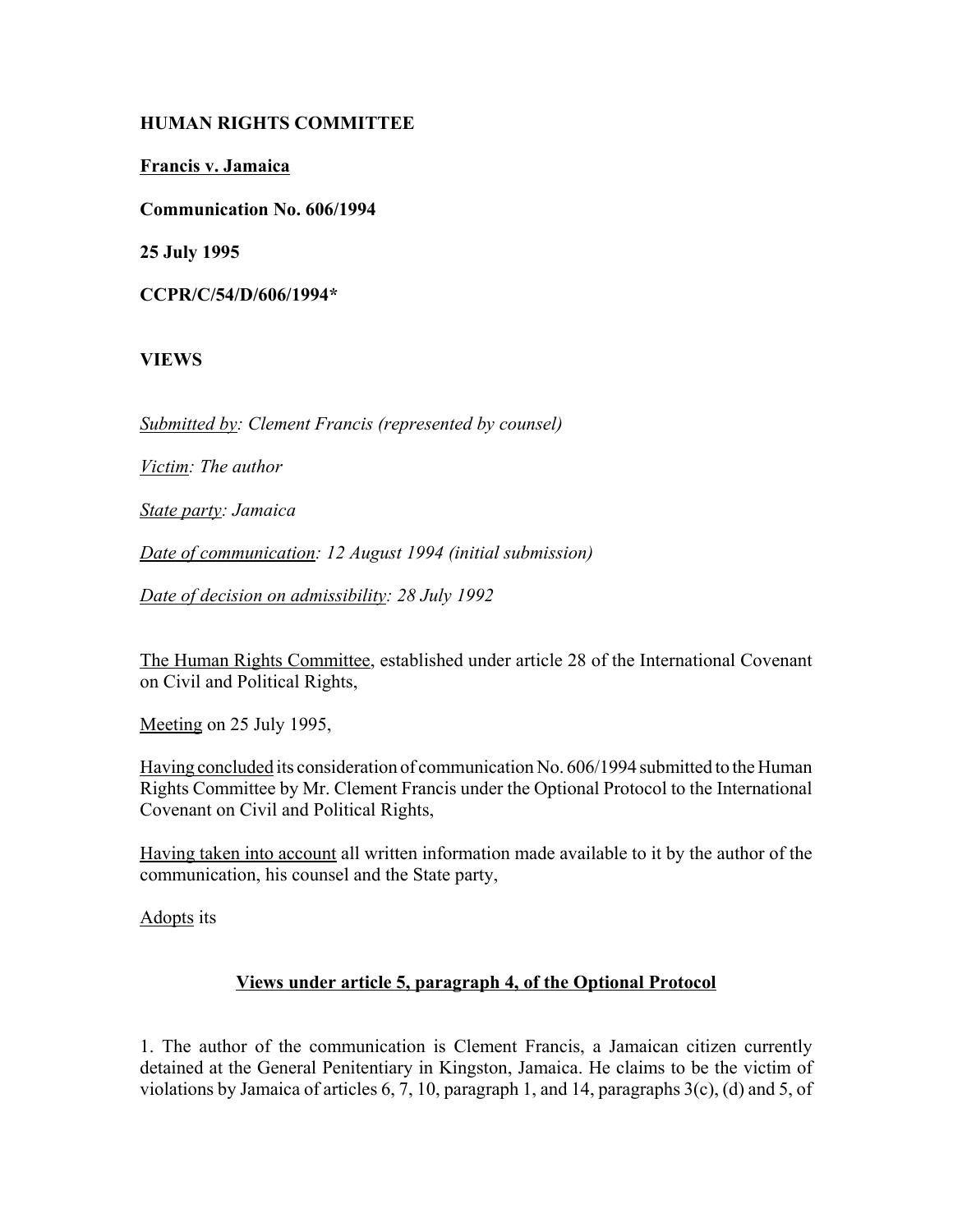the International Covenant on Civil and Political Rights. He is represented by counsel.

2. An earlier communication submitted by the author to the Committee was declared inadmissible because of non-exhaustion of domestic remedies, since it appeared from the information before the Committee that the author had failed to petition the Judicial Committee of the Privy Council for specialleave to appeal.<sup>1</sup> The decision provided for the possibility of review of admissibility, pursuant to rule 92, paragraph 2, of the Committee's rules of procedure. On 23 July 1992, the author's petition for special leave to appeal to the Judicial Committee of the Privy Council was dismissed. With this, it is submitted, all domestic remedies have been exhausted.

### The facts as submitted:

3.1 The author was arrested and charged on 22 February 1980 for the murder of one A.A. On 26 January 1981, he was found guilty as charged and sentenced to death in the Home Circuit Court of Kingston, Jamaica.

3.2 The Jamaican Court of Appeal dismissed the author's appeal on 18 November 1981; on 17 October 1987, a note of the oral judgment was produced, but no written judgment was issued. It appears from the note delivered by a judge of the Court of Appeal that Mr. Francis' legal representatives stated before the Court that they could find no grounds to argue on his behalf, to which the Court of Appeal agreed.

3.3 A warrant for the author's execution on 23 February 1988 was signed by the Governor-General, but a stay of execution was granted. It is stated that the Governor-General ordered that Mr. Francis' petition for special leave to appeal to the Judicial Committee of the Privy Council should be lodged with the Registrar of the Privy Council not later than 30 April 1988. On 10 March 1988, the London law firm willing to represent the author for the purpose of a petition for special leave to appeal, wrote to the Jamaica Council for Human Rights requesting copies of the trial transcript and Court of Appeal judgment. On 26 April 1988, the London law firm informed the Governor-General of Jamaica, that despite numerous requests by the Jamaica Council for Human Rights to the Registrar of the Court of Appeal, they had not yet obtained the written judgment of the Court of Appeal. Finally, on 1 February 1989, the Registrar of the Court of Appeal forwarded to the Jamaica Council for Human Rights a note, dated 17 October 1987, of the oral judgment in the case. The Jamaica Council for Human Rights forwarded this note to the London law firm on 8 March 1989.

3.4 Although the Judicial Committee of the Privy Council dismissed the author's petition for special leave to appeal, Lord Templeman observed the following in respect of the issue of delay:

"In this case the petitioner was found guilty of murder and sentenced to death on 26 January 1981. The Court of Appeal of Jamaica dismissed his appeal on 18 November 1981. It is now over ten years later and there comes before the Board a petition for special leave to appeal. During the whole of that time the petitioner has been undersentence of death. The delay is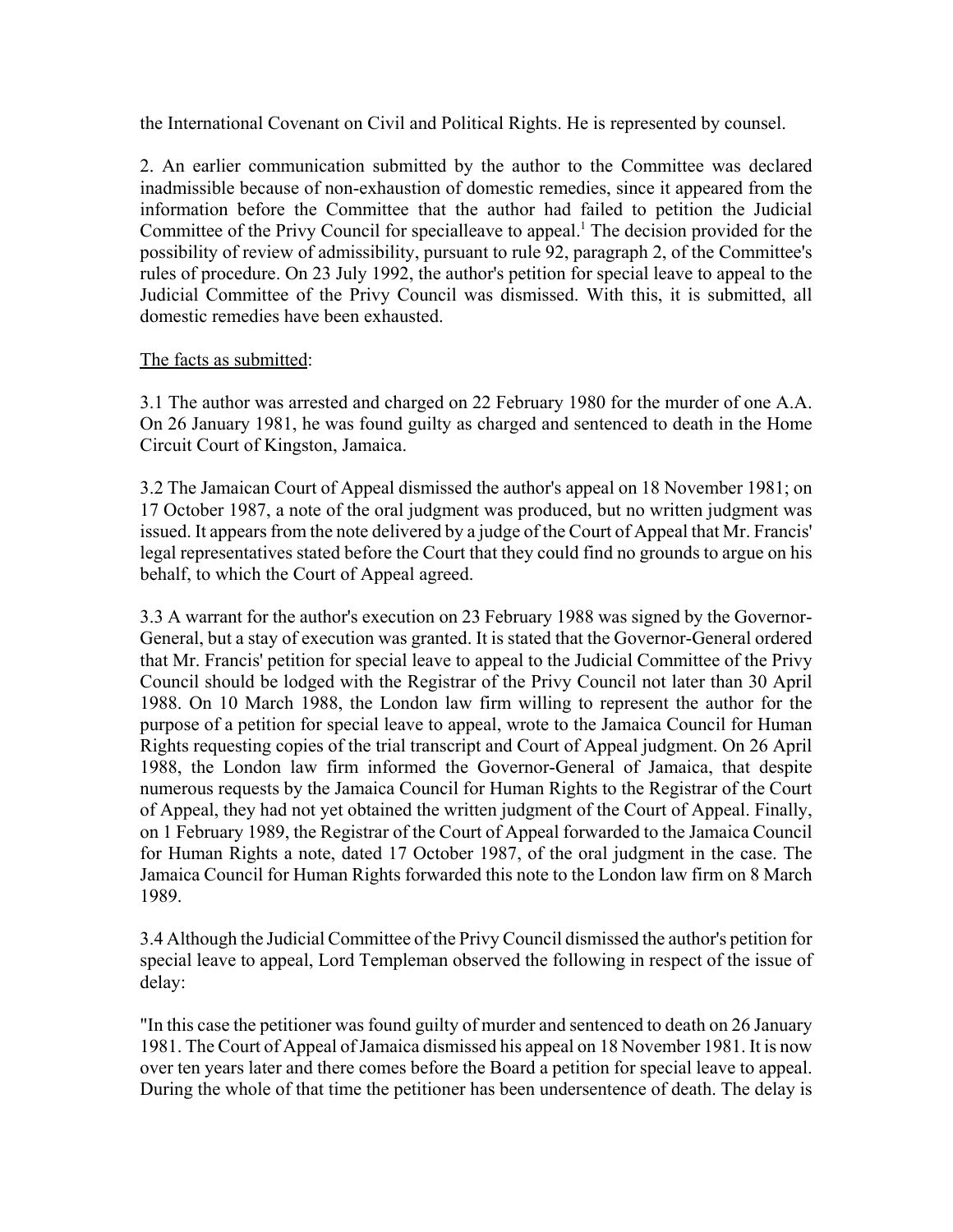horrendous and appears solely due to the fact that the machinery for the Court of Appeal's reasons being written down and supplied to the petitioner's representatives is either wholly lacking or wholly broken down.

The Board is well aware [...] that the legal authorities are struggling under great difficulties for lack of resources, [...], lack of machinery, lack of everything, [...]; and that in turn the Government, which must supply these facilities in the interest of justice, is labouring under great economic difficulties.

But nevertheless the Board consider - [...] - that there must be put in place machinery for disposing of appeals, particularly in murder cases, in the sense that the delay should not be brought about by purely mechanical failure to provide facilities for recording and distributing the reasons for the trial judge or the Court of Appeal."

3.5 In December 1992, the offence for which the author was convicted was classified as a non-capital offence under the Offences Against the Person (Amendment) Act 1992; the author was removed from death row to serve a further 10 years' imprisonment at the General Penitentiary before he becomes eligible for parole.

3.6 Counsel affirms that the author has not applied to the Supreme (Constitutional) Court for redress. He submits that a constitutional motion in the Supreme Court would inevitably fail, in light of the precedent set by the Judicial Committee of the Privy Council's decisions in **DAP v. Nasralla** <sup>2</sup> and **Riley et al. v. Attorney General of Jamaica** <sup>3</sup>, where it was held that the Jamaica Constitution was intended to prevent the enactment of unjust laws and not merely the unjust treatment under the law. Since Mr. Francis alleges unfair treatment under the law, and not that post-constitutional laws are unconstitutional, the constitutional motion is not available to him. Counsel further submits that, if it is nonetheless considered that Mr. Francis has a constitutional remedy in theory, it is not available to him in practice because he has no means to retain counsel and no legal aid is made available for the purpose of a constitutional motion.

3.7 It is submitted that Mr. Francis' mental condition has deteriorated as a direct result of his stay on death row. Counsel refers to the letters Mr. Francis addressed to his London solicitors, and points out that these letters demonstrate not only a high level of cognitive impairment, but also general mental disturbance and paranoia. Furthermore, reference is made to a letter, dated 3 June 1992, from the prison chaplain, Father Massie, who states, **inter alia**, that: "[...] Having worked with the men on Jamaica's death row for over five years, I have a fairly good sense of how they operate, whatkeeps them sane, what 'breaks' some. [...] It is my opinion that Clement has over the eleven years lost more and more contact with the 'real world'. While we spoke there were moments of lucidity and calmness which would suddenly be interrupted with bursts of paranoia regarding those he could no longer trust. The conversation went back and forth this way. He remembers some things very clearly, and will be conversing naturally, when, unexplainably, his voice will rise, the eyes begin to look suspiciously around, and he will become agitated over those he feels are persecuting him. [...]. As there is no psychiatric care of any kind at the prison it is not possible to get a professional opinion. I have, however, thirty years of experience as a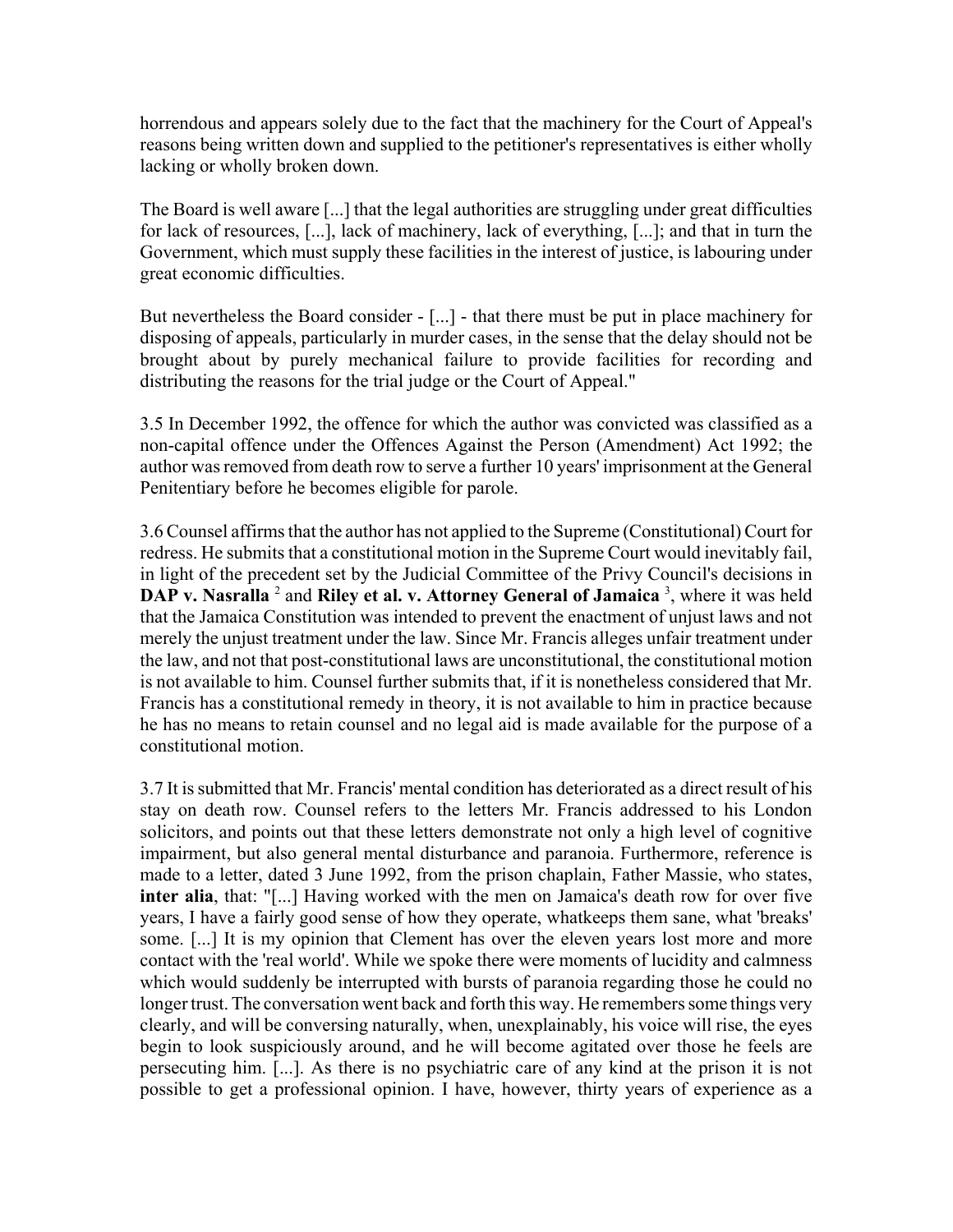pastoral counsellor [...] and it is my judgment that Clement Francis is in need of psychiatric help [...]."

3.8 Counsel affirms that there has not been a medical diagnosis of insanity, and that all attempts to have Mr. Francis examined by a qualified psychiatrist have failed. He claims that this is due to the difficulty in securing the services of a psychiatrist, because of the shortage of qualified psychiatrists in Jamaica and the lack of psychiatric care within the Jamaica prison system. In respect of the State party's submission to the Human Rights Committee relating to the author's earlier communication, that Mr. Francis was examined on 6 February 1990 and was found to be sane, counsel points out that no details were given as to the nature of that examination or the qualifications of the assessor. According to counsel, the information provided by the State party is insufficient to assess the sanity of the author, and should be weighed against the comments of Father Massie and the letters of the author. In support of his arguments, counsel refers to documentation on the psychological impact of death row incarceration.

3.9 Counsel concludes that the nature of the alleged violations is such to require Mr. Francis' release from prison as the only means to remedy the violations.

3.10 It is stated that the matter has not been submitted for examination under any other procedure of international investigation or settlement.

### The complaint:

4.1 It is submitted that the author has been denied the right to have his conviction and sentence reviewed by a higher tribunal, in violation of article 14, paragraph 5, because of the Court of Appeal's failure to issue a written judgment. Counsel points out that the right of appeal to the Judicial Committee of the Privy Council against a decision of the Court of Appeal is guaranteed by Section 110 of the Jamaican Constitution. Mr. Francis, however, was prevented from effectively exercising this right, because, in the absence of the written judgment, he was unable to meet the requirements of the Judicial Committee's rules of procedure, i.e. to explain the grounds on which he was seeking special leave to appeal, and to include copies of the AppealCourt's judgment with his petition.<sup>4</sup> With reference to the jurisprudence of the Human Rights Committee<sup>5</sup>, and of English<sup>6</sup>, Australian<sup>7</sup> courts, counsel concludes that the Jamaican Court of Appeal is under a duty to provide written reasons for its decisions and that, by failing to do so in the author's case, his right to have conviction and sentence reviewed has been rendered illusory.

4.2 Counsel points out that it has been over thirteen years since the Court of Appeal orally dismissed Mr. Francis' appeal and that no written judgment has been issued to date. It is submitted that the failure of the Court of Appeal to issue a written judgment, despite repeated requests on Mr. Francis' behalf, violates his right, under article 14, paragraph 3(c), of the Covenant, to be tried without undue delay. Reference is made to the Human Rights Committee's General Comment 13 $\,$ <sup>8</sup>, to its jurisprudence  $\,$ <sup>9</sup>, and to Lord Templeman's observations when considering Mr. Francis' petition for special leave to appeal to the Judicial Committee of the Privy Council.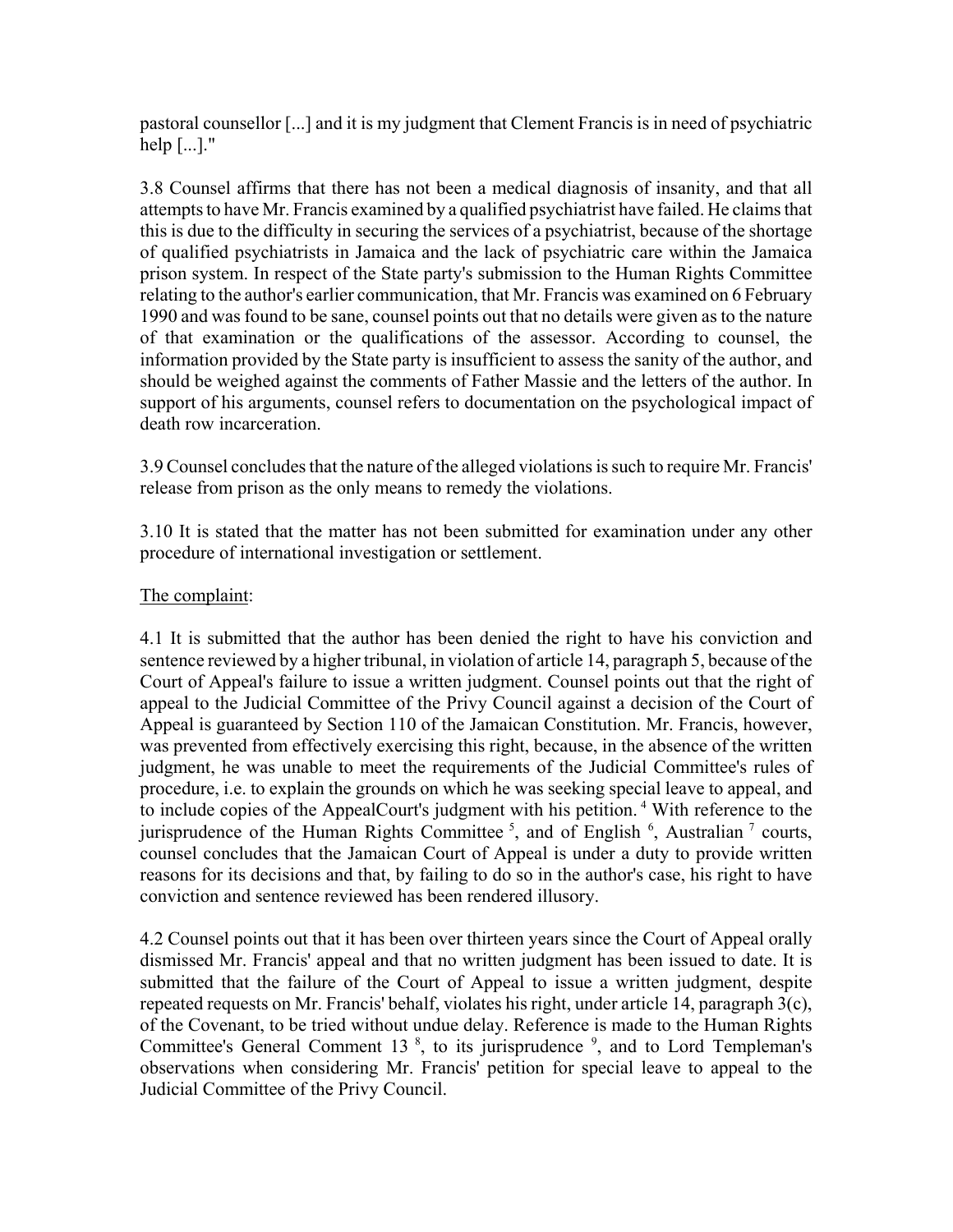4.3 As to a violation of the author's right under article 14, paragraph 3(d), it is submitted that the legal aid attorneys assigned to Mr. Francis for the purpose of his appeal, did not consult with him, norinformed him that they intended to argue before the Court of Appeal that the appeal had no merit. Counsel explains that, had Mr. Francis known that his attorneys were not going to put forward any ground of appeal, it is likely that he would have requested a change of legal representation. With reference to the Committee's Views in communication No. 356/1989, it is submitted that the attorneys assigned for Mr. Francis' appeal did not provide effective representation in the interest of justice.<sup>10</sup>

4.4 In respect of violations of articles 7 and 10, paragraph 1, counsel points out that Mr. Francis has been held on death row from his conviction and sentence on 26 January 1981 until the commutation of his death sentence to life imprisonment in December 1992. It is submitted that the mere fact that the author will no longer be executed does not nullify the mental anguish of the twelve years spent on death row, facing the prospect of being hanged. In this context, it is stated that, after a warrant had been issued for the author's execution on 23 February 1988, he was placed, on 18 February 1988, in the death cell adjacent to the gallows where condemned men are held prior to execution. He was subjected to round the clock surveillance and was weighed in order to calculate the length of "drop" required. The author claims that he was taunted by the executioner about the impending execution and about how long it would take for him to die. Furthermore, he could hear the gallows being tested. He adds that the strain of the five days in the death cell was such that he was unable to eat and it left him in a shaken, disturbed state for a long period of time. It is submitted that an increasing number of jurisdictions now recognize that prolonged periods of detention on death row can constitute inhuman and degrading treatment.<sup>11</sup>

4.5 In addition to the psychological stress, it is submitted that the physical conditions of Mr. Francis' detention on death row exacerbate the violations of his rights under articles 7 and 10, paragraph 1, of the Covenant. In this context, the author states that, during the 12 years on death row, he was held in a cell measuring 10 x 10 feet, which was dirty and infested with rats and cockroaches. He was only allowed out of his cell fora few minutes each day and sometimes remained locked up for 24 hours. He claims that he was regularly beaten by warders and that he still suffers from headaches as a result of a severe wound to his head sustained by the beatings, for which he was denied medical treatment. He further complains about the excessive noise on death row, caused by the cell doors which would ring loudly when slammed shut, or when rattled by inmates trying to attract the attention of the warders.

4.6 Finally, it is submitted that the issuing of a warrant of execution of a mentally disturbed person, such as the author, (see paragraphs 3.7 - 3.8 **supra**) is in violation of customary international law; the fact that Mr. Francis was kept on death row facing execution until December 1992, while being mentally disturbed, is said to amount to violations of articles 6, 7 and 10, paragraph 1, of the Covenant, **juncto** ECOSOC Resolutions 1984/50 and 1989/64. The lack of psychiatric care in St. Catherine District Prison is said to be in violation of articles 22, paragraph 1, 24 and 25 of the Standard Minimum Rules for the Treatment of Prisoners.<sup>12</sup>

State party's observations and counsel's comments: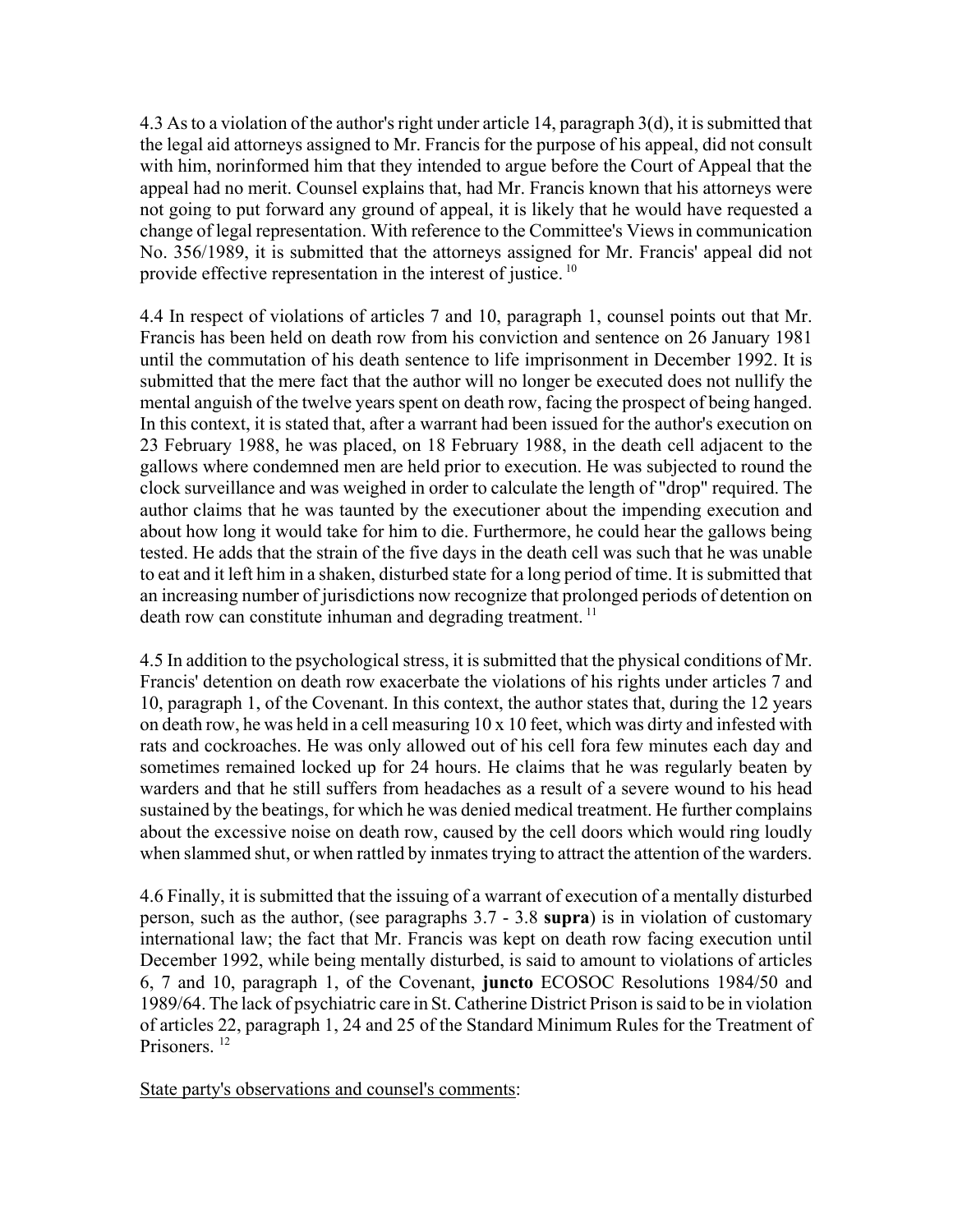5.1 By submission of 16 February 1995, the State party does not raise any objections to the admissibility of the communication and offers comments on the merits, in order to expedite the examination of the communication.

5.2 The State party concedes that the author was not provided with a written judgement from the Court of Appeal, but emphasizes that, following instructions by the then President of the Court of Appeal, reasons are now being issued in all cases within three months of the hearing.

5.3 The State party argues that the author did not suffer any miscarriage of justice because of the absence of a written judgment and consequently that there has been no violation of article 14, paragraph 5, of the Covenant. Reference is made to the judgment of the Privy Council in **Pratt & Morgan v. Attorney General for Jamaica** 13, where the Privy Council states that the availability of reasons is not a condition precedent for lodging an application for special leave to appeal. In this connection the State party recalls that the author's case was in fact heard by the Privy Council.

5.4 As regards the author's claim under article 14, paragraph 3(d), with regard to his appeal, the State party emphasizes that it is its duty to provide competent counsel to assist the author, but that it cannot be held responsible for the manner in which counsel conducts his case, as long as itdoes not obstruct counsel in the preparation and conduct of the case. To hold otherwise would mean that the State has a greater burden with respect to legal aid counsel than it does for privately retained lawyers.

5.5 The State party denies that the author's detention on death row for over twelve years constitutes a violation of articles 7 and 10. The State party rejects the view that the case of **Pratt & Morgan v. the Attorney General** is an authority for the proposition that once a person has spent five years on death row there has been automatically a violation of his right not to be subjected to cruel and inhuman treatment. The State party argues that each case must be examined on its own merits. It refers to the Committee's jurisprudence that "in principle, prolonged judicial proceedings do not **per se** constitute cruel, inhuman or degrading treatment even if they can be a source of mental strain for the convicted prisoners." <sup>14</sup>

5.6 As regards the claim that the author is mentally ill and that his continued detention on death row constituted a violation of articles 7 and 10, the State party submits that the author was examined by a psychiatrist on 6 February 1990 and that the psychiatric report states that the author displayed no psychiatric features and no evidence of cognitive impairment. On this basis, the State party rejects the assertions about the author's mental health and notes that an allegation of this kind must be supported by medical evidence.

6.1 In his comments on the State party's submission counsel for the author agrees to the immediate examination by the Committee of the merits of the communication.

6.2 Counsel reiterates that the failure of the Court of Appeal to deliver written reasons for dismissing the appeal constitutes a violation of article 14, paragraph 5, of the Covenant. In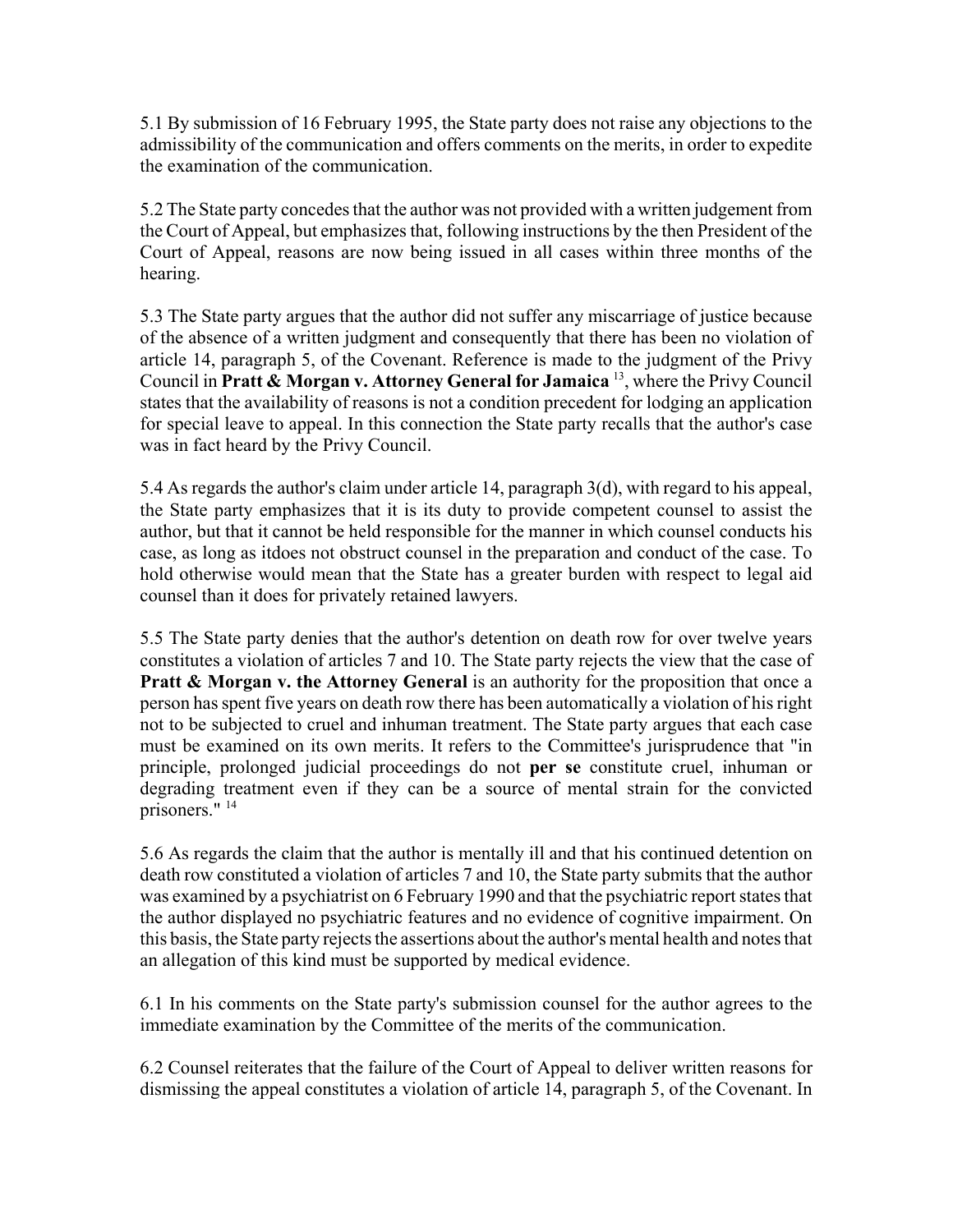support of his view, counsel refers to the Privy Council judgment in **Pratt & Morgan v. Jamaica**, where it was held that "in practice it is necessary to have the reasons of the Court of Appeal available at the hearing of the application for special leave to appeal, as without them it is not usually possible to identify the point of law or serious miscarriage of justice of which the appellant complains". Counsel concludes that without a written judgement the author could not **effectively** exercise his right to have his conviction and sentence reviewed by a higher tribunal according to law.

6.3 As regards the claim under article 14, paragraph 3(d), that the author was not provided with effective representation before the Court of Appeal, counsel refers to the Committee's Views in communication No.  $356/1989$  <sup>15</sup>, where it was held that effective representation included consulting with, andinforming, the accused if counsel intends to withdraw the appeal or intends to argue that the appeal has no merit. Counsel argues that, although a State party cannot be held responsible for the shortcomings of privately retained counsel, it has the responsibility to guarantee effective representation in legal aid cases.

6.4 Counsel refers **inter alia** to the judgment of the Privy Council in **Pratt & Morgan v. Jamaica** and maintains that, as the author was kept on death row for over 12 years, he has been subjected to inhuman and degrading treatment or punishment in violation of articles 7 and 10, paragraph 1, of the Covenant. In this connection counsel emphasizes the length of the delay in the author's case and the conditions on death row in St. Catherine District Prison.

6.5 As regards the author's mental state, counsel notes that the State party has given no details as to the nature of the psychiatric examination or about the qualifications of the assessor. Counsel argues therefore that the report to which the State party refers has no more evidentiary value than the comments of the prison chaplain and the letters of the author himself. Counsel reiterates that the prison chaplain is convinced that the author is suffering from a mental illness and that the letters of the author demonstrate cognitive impairment, paranoia and general mental confusion. Counsel concludes that one psychiatric evaluation over a 12 year period on death row is insufficient to determine the author's sanity.

6.6 In this connection counsel also recalls the five days spent by the author in the death cell in February 1988, and submits that the State party has not provided medical evidence that the author was sane at the time the warrant for execution was issued. It is argued that articles 7 and 10, paragraph 1, of the Covenant prohibit a State party from executing the insane and that Jamaica's statutory procedure for determining insanity fails to provide adequate protection of this right. In this context, counsel states that an estimated 100 prisoners at St. Catherine District Prison are mentally ill. Counsel concludes that the issuing of a warrant for execution without a prior attempt to establish the author's mental condition constitutes in itself a violation of articles 7 and 10 of the Covenant.

# Decision on admissibility and examination on the merits:

7.1 Before considering any claims contained in a communication, the Human Rights Committee must, in accordance with rule 87 of its rules of procedure, decide whether or not it is admissible under the Optional Protocol to the Covenant.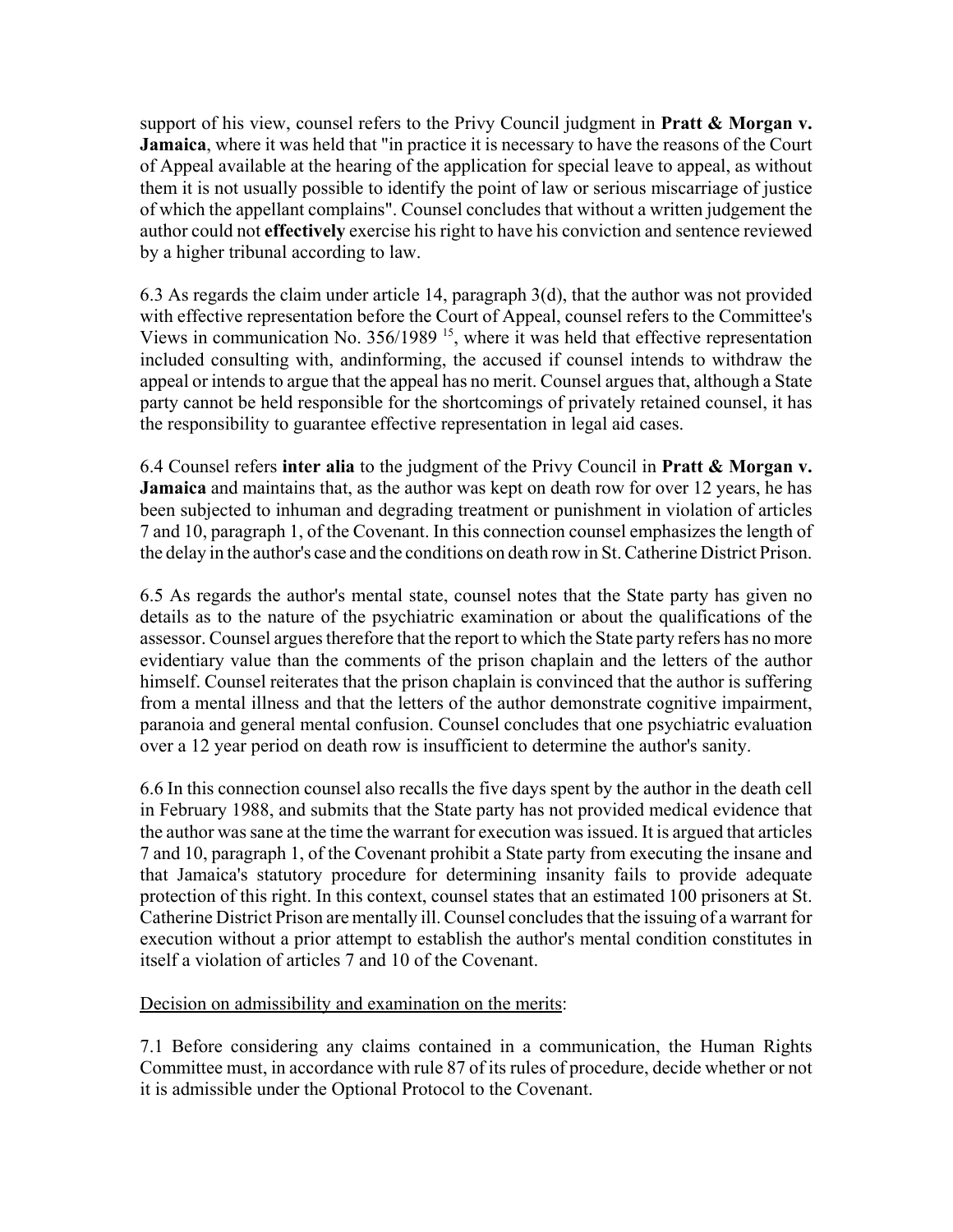7.2 The Committee has ascertained, as required under article 5, paragraph 2(a), of the Optional Protocol, that the same matter is not being examined under another procedure of international investigation or settlement.

7.3 The Committee observes that the author had submitted an earlier communication in 1989, which the Committee declared inadmissible in 1992 on account of non-exhaustion of domestic remedies. In its decision the Committee indicated that pursuant to rule 92, paragraph 2, of the rules of procedure the communication could be considered after the author had exhausted domestic remedies.

7.4 Having determined that the author has exhausted domestic remedies for purposes of the Optional Protocol, the Committee finds that it is appropriate in this case to proceed to an examination of the merits. In this context, the Committee notes that the State party does not raise any objections to the admissibility of the communication and has forwarded its comments on the merits in order to expedite the procedure. The Committee recalls that article 4, paragraph 2, of the Optional Protocol stipulates that the receiving State shall submit its written explanations on the merits of a communication within six months of the transmittal of the communication to it for comments on the merits. The Committee finds that this period may be shortened, in the interests of justice, if the State party so wishes. The Committee further notes that counsel for the author agrees to the examination of the communication at this stage, without the submission of additional comments.

8. Accordingly, the Committee decides that the communication is admissible and proceeds, without further delay, to the examination of the substance of the author's claims, in the light of all the information made available to it by the parties, as required under article 5, paragraph 1, of the Optional Protocol.

9.1 The Committee must determine whether the author's treatment in prison, particularly during the nearly 12 years that he spent on death row following his conviction on 26 January 1981 until the commutation of his death sentence on 29 December 1992 entailed violations of articles 7 and 10 of the Covenant. With regard to the "death row phenomenon", the Committee reaffirms its well established jurisprudence that prolonged delays in the execution of a sentence of death do not **per se** constitute cruel, inhuman or degrading treatment. On the other hand, each case must be considered on its own merits, bearing in mind the imputability of delays in the administration of justice on the State party, the specific conditions of imprisonment in the particular penitentiary and their psychological impact on the person concerned.

9.2 In the instant case, the Committee finds that the failure of the Jamaican Court of Appeal to issue a written judgment over a period of more than 13 years, despite repeated requests on Mr. Francis' behalf, must be attributed to the State party. Whereas the psychological tension created by prolonged detention on death row may affect persons in different degrees, the evidence before the Committee in this case, including the author's confused and incoherent correspondence with the Committee, indicates that his mental health seriously deteriorated during incarceration on death row. Taking into consideration the author's description of the prison conditions, including his allegations about regular beatings inflicted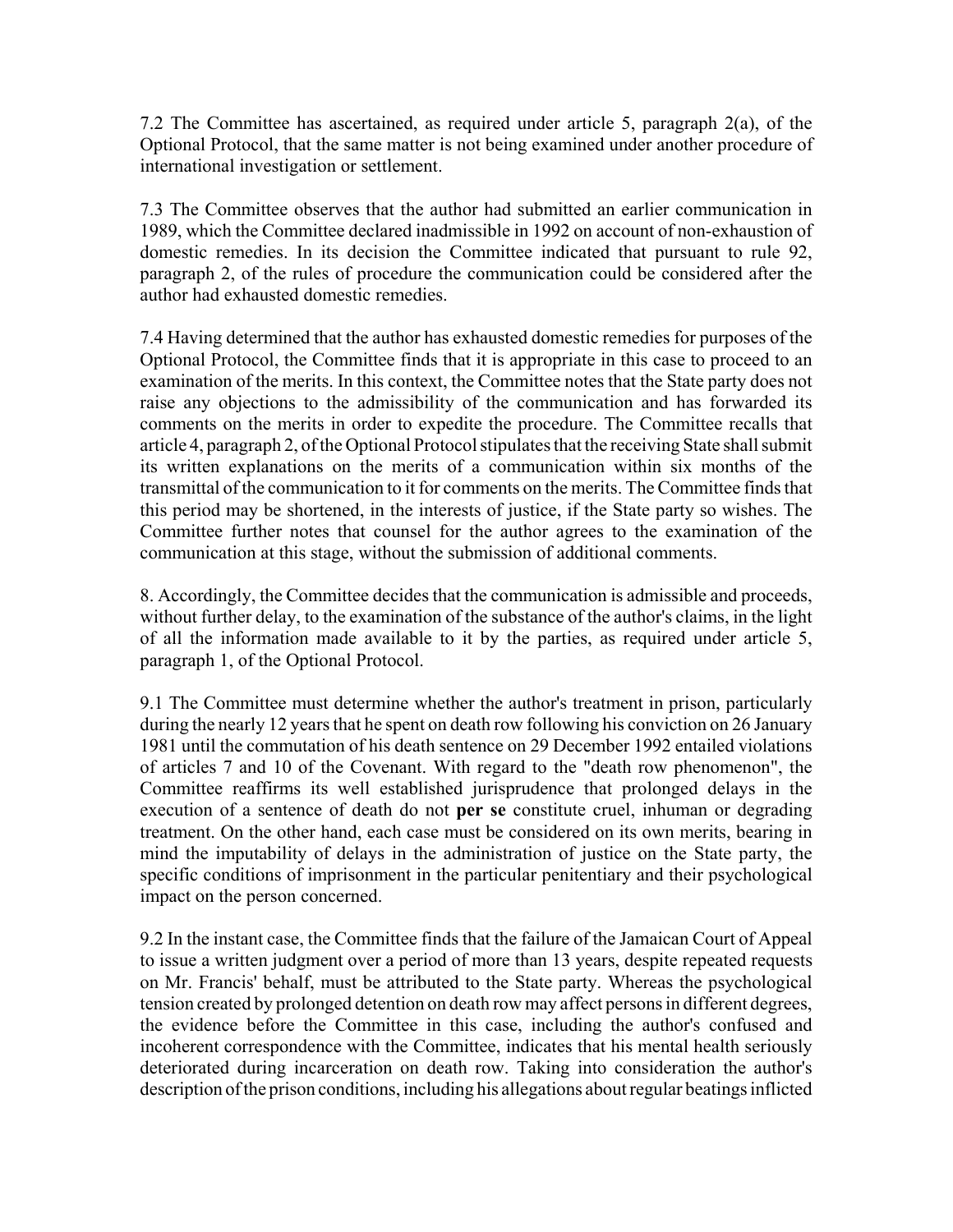upon him by warders, as well as the ridicule and strain to which he was subjected during the five days hespent in the death cell awaiting execution in February 1988, which the State party has not effectively contested, the Committee concludes that these circumstances reveal a violation of Jamaica's obligations under articles 7 and 10, paragraph 1, of the Covenant.

9.3 With regard to the author's allegations of violations of article 14 of the Covenant, the Committee finds that the inordinate delay in issuing a note of oral judgment in his case entailed of violation of article 14, paragraphs 3(c) and 5, of the Covenant, although it appears that the delay did not ultimately prejudice the author's appeal to the Judicial Committee of the Privy Council. In the light of these considerations the Committee does not deem it necessary to make findings in respect of other provisions of article 14 of the Covenant.

10. The Human Rights Committee, acting under article 5, paragraph 4, of the Optional Protocol to the International Covenant on Civil and Political Rights, is of the view that the facts before it disclose a violation of articles 7, 10, paragraph 1, 14, paragraph 3(c), and 5, of the Covenant.

11. Pursuant to article 2, paragraph 3(a), of the Covenant, the author is entitled to an effective remedy, including appropriate medical treatment, compensation and consideration for an early release.

12. Bearing in mind that, by becoming a State party to the Optional Protocol, the State party has recognized the competence of the Committee to determine whether there has been a violation of the Covenant or not and that, pursuant to article 2 of the Covenant, the State party has undertaken to ensure to all individuals within its territory and subject to its jurisdiction the rights recognized in the Covenant and to provide an effective and enforceable remedy in case a violation has been established, the Committee wishes to receive from the State party, within 90 days, information about the measures taken to give effect to the Committee's Views.

[Adopted in English, French and Spanish, the English text being the original version. Subsequently to be issued also in Arabic, Chinese and Russian as part of the Committee's annual report to the General Assembly.]

#### Footnotes

\*/ Made public by decision of the Human Rights Committee.

1/ Communication No. 382/1989, declared inadmissible on 28 July 1992, during the Committee's 45th session.

2/ 1967, 2 ALL ER 161.

3/ 1982, 2 ALL ER 469.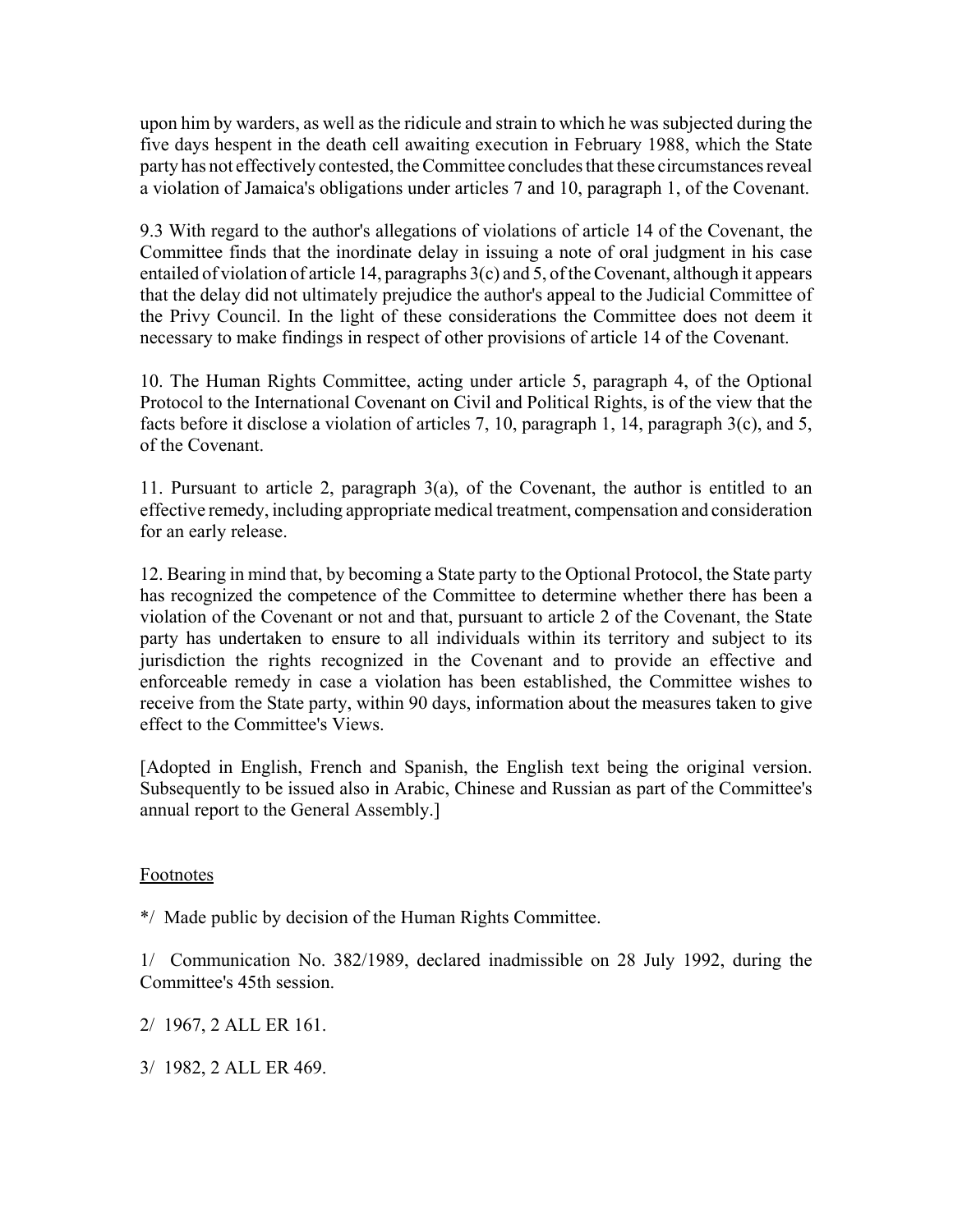4/ Rules 3 and 4 of the Judicial Committee (General Appellate Jurisdiction) Rules Order (1982 Statutory Instrument No. 1676) provide that: "3(1) A petition for special leave to appeal shall a) state succinctly all such facts as it may be necessary to state in order to enable the Judicial Committee to advise Her Majesty whether such leave ought to be granted; b) deal with the merits of the case only so far as is necessary to explain the grounds upon which special leave to appeal is sought;.... "4) A petitioner for special leave to appeal shall lodge a) six copies of the petition and of the judgment from which special leave to appeal is sought".

5/ Communication No. 230/1987 ( Raphael Henry v. Jamaica ), Views adopted on 1 November 1991, paragraph 8.4.

6/ See e.g. Norton Tools Co. Ltd. v. Tewson [1973] 1 WLR 45, p. 49 d.

7/ See e.g. Petit v. Dunkley [1971] 1 NSWLR 376.] and US [ See e.g. Griffin v. Illinois (100 L Ed 891 [1985]), p. 899.

8/ CCPR/C/21/Rev.1, p. 14, para. 10, where the Committee held that: "[...] all stages must take place 'without undue delay'. To make this right effective, a procedure must be available in order to ensure that the trial will proceed 'without undue delay', both in first instance and on appeal."

9/ e.g. communication No. 282/1988 ( Leaford Smith v. Jamaica ), Views adopted on 31 March 1993, during the Committee's 47th session; para. 10.5.

10/ Communication No. 356/1989 ( Trevor Collins v. Jamaica ), Views adopted on 25 March 1993, during the Committee's 47th session. In paragraph 8.2 the Committee held that: "While article 14, paragraph 3(d), does not entitle the accused to choose counsel provided to him free of charge, measures must be taken to ensure that counsel, once assigned, provides effective representation in the interest of justice. This includes consulting with, and informing, the accused if he intends to withdraw an appeal or to argue, before the appellate instance, that the appeal has no merit".

11/ Reference is made, inter alia , to the findings of the European Court of Human Rights in the Soering case (judgment of 7 July 1989, Series A, Volume 161); of the Indian Supreme Court in Rajendra Prasad v. State of Uttar Pradesh (1979 3 SCR 329); of the Zimbabwe Supreme Court in Catholic Commissioners for Peace and Justice in Zimbabwe v. Attorney-General (14 HRLJ 1993); and of the Judicial Committee of the Privy Council in Pratt and Morgan v. Attorney-General of Jamaica (1993, 4 ALL ER 769).

12/ Adopted by the First United Nations Congress on the Prevention of Crime and the Treatment of Offenders, held at Geneva in 1955, and approved by the Economic and Social Council by its resolutions 663 C (XXIV) of 31 July 1957 and 2076 (LXII) of 13 May 1977.

13/ Judgement of 2 November 1993.